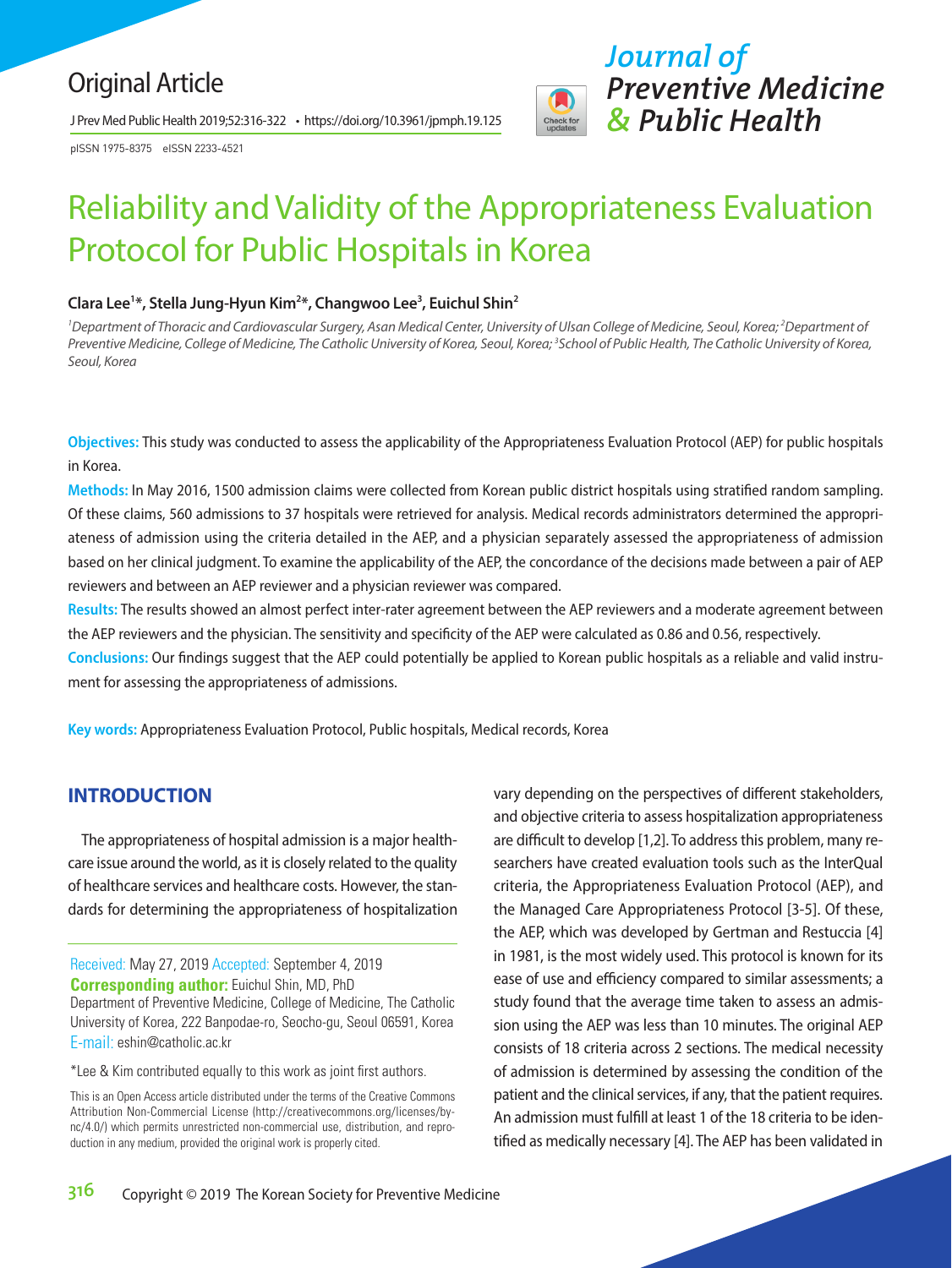# Journal of *Journal of* **Reliability and Validity of the AEP**

the USA and elsewhere [4,6-9], and it has been applied in many countries because of the high-level of objectivity and adaptability of its criteria [6,10-16].

In Mexico, the AEP criteria have been applied to evaluate the reliability and validity of the AEP regarding the appropriateness of admissions and hospital stays in elderly patients. In that study, inter-reviewer agreement had a kappa coefficient of >0.70. Although sensitivity and positive predictive value (used to detect inappropriate admissions) were not calculated, specificity and negative predictive value (used to detect appropriate admissions) were found to be >94.0% and >98.0%, respectively [17].

In the UK, the American version of the Paediatric AEP was reviewed by a panel of pediatricians and general practitioners. In that study, the agreement between the raters using the Paediatric AEP for admission criteria was excellent ( $\kappa$ =0.848), whereas there was poor agreement ( $\kappa$ =0.345) between clinicians using subjective judgment [18].

Validation of the AEP in previous studies was mostly conducted in teaching hospitals using a small sample (e.g., 1 or 2 teaching hospitals). In Asia, only a few countries, such as China, Malaysia, and Hong Kong, have applied the AEP to evaluate the appropriateness of hospital admissions [7,19,20]. Several studies have assessed the use of the AEP criteria to evaluate the appropriateness of hospitalization in Korea. However, those studies focused on specific clinical departments or patients with certain diseases [21,22].

The public sector accounts for fewer than 10% of Korea's medical institutions. Recently, calls have been made to increase the proportion of public medical institutions due to the public's demand for the national health insurance system to provide expanded coverage for their basic health needs and to the need for government intervention in the case of market failure. In this respect, it is necessary to review the quality and performance of Korean public healthcare services. The objective of this study was to assess the appropriateness of hospital admissions using the AEP and to validate the applicability of the AEP for public hospitals.

# **METHODS**

#### **Source of the Data Under Study**

We utilized hospital admission records collected by the Health Insurance Review and Assessment Service (HIRA), an affiliate of the Ministry of Health and Welfare in Korea, in our attempt to validate the AEP. To monitor the performance of public district hospitals, HIRA collected the records of all patients admitted in May 2016 to a public district hospital (n=39) and stored them as scanned files. Public district hospitals are located throughout the country to provide medical and surgical care to local communities. They also offer public health services that are not provided by private hospitals [23].

As part of their hospital performance monitoring project, HIRA randomly sampled 1500 admission records from 38 public district hospitals, as 1 hospital did not have any admission records corresponding to the study period. From HIRA's sample of 1500 admission records, we used a random sampling method to select 624 cases for a retrospective chart review. Because the AEP was designed to assess the appropriateness of the medical and surgical admissions of adults, we excluded the pediatric and psychiatric admissions cases present in this randomly selected sample from our final data set. We also excluded admission records that contained invalid or incomplete information. The original set of 624 cases contained 36 records of pediatric admission, 15 records of psychiatric admission, and 13 records with invalid or incomplete data. The final sample consisted of 560 admission records from 37 public district hospitals; furthermore, all admission records from 1 hospital that only had 3 admissions during the study period were excluded from our final dataset.

## **Validation of the Appropriateness Evaluation Protocol**

We attempted to validate the AEP by comparing the appropriateness of hospital admission determined by the AEP with the appropriateness determined by an experienced physician. The physician's decision, in other words, served as the gold standard.

We trained 2 professional medical record administrators to apply the original US-AEP to review the 560 admission records selected from the HIRA dataset and determine whether admission was appropriate. If there was a discrepancy between the 2 medical record administrators, an experienced nurse would use the same AEP criteria to make the final determination. The physician whose judgment served as the gold standard was a faculty member in the Department of Family Medicine at a major tertiary teaching hospital and had more than 10 years of clinical experience. She reviewed all 560 admission records and determined whether each admission was appropriate based on her clinical judgment. All of the reviews were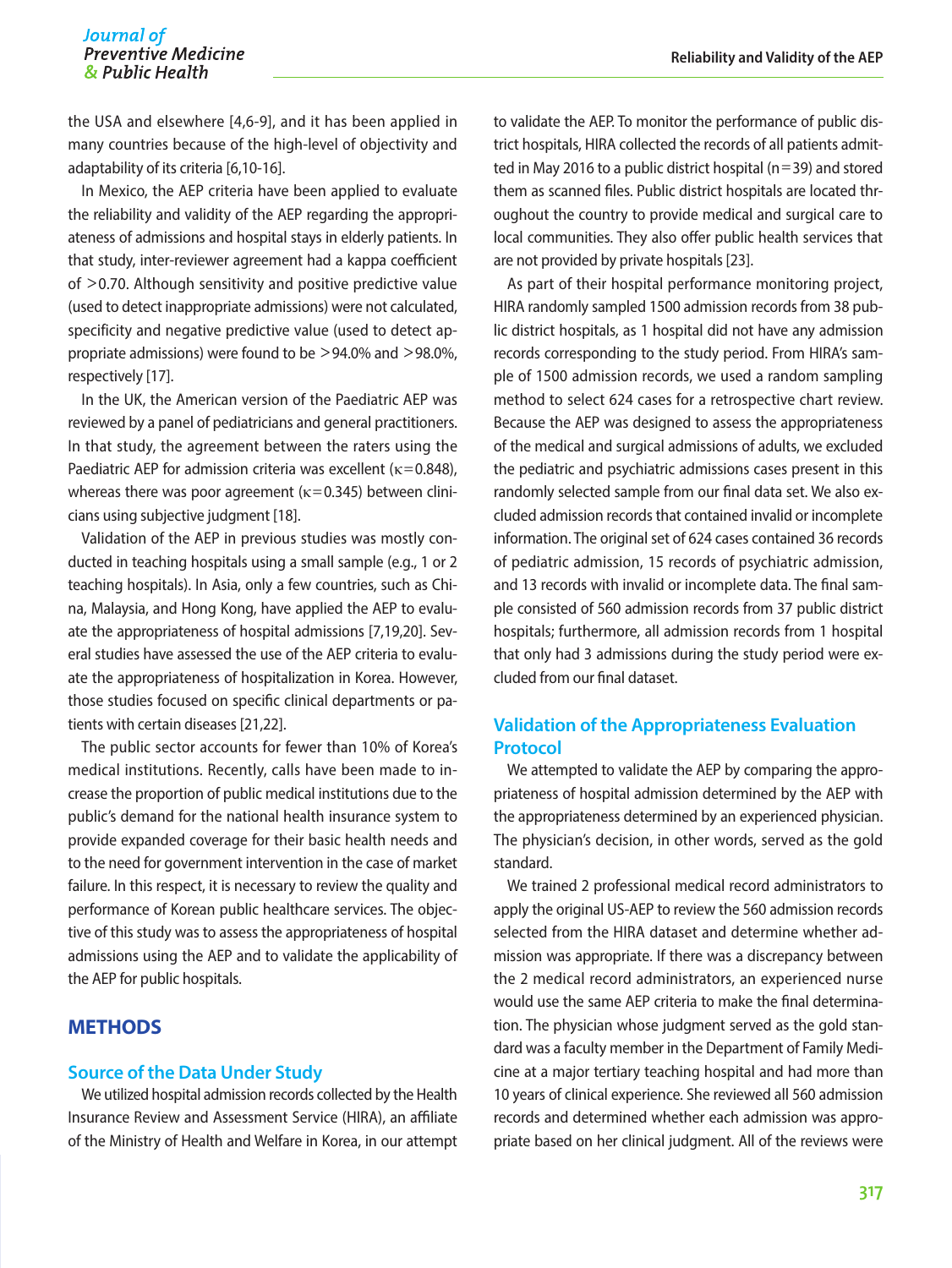carried out concurrently and independently.

As a test of the reliability of the AEP, we examined the degree of agreement between the decisions on admission appropriateness made by the 2 medical record administrators. The degree of agreement was measured by calculating the overall agreement and the specific agreement. The overall agreement referred to the proportion of decisions in which the 2 reviewers agreed. The specific agreement was separated into 2 components: specific appropriate agreement (referring to the proportion of agreement in cases where admission is judged to be appropriate by at least 1 reviewer) and specific inappropriate agreement (referring to the proportion of agreement in cases where admission is determined to be inappropriate by at least 1 reviewer). To take into account the probability of chance agreement, Cohen's kappa statistic was calculated for overall agreement. The kappa statistic was interpreted using the guidelines set forth by Landis and Koch [24], in which kappa coefficients between 0.00-0.20 are regarded as slight agreement, between 0.21-0.40 as fair agreement, between 0.41-0.60 as moderate agreement, between 0.61-0.80 as substantial agreement, and between 0.81-1.00 as almost perfect agreement.

The validity of the AEP was tested by comparing the final decisions made by the AEP reviewers with the physician's judgment regarding the appropriateness of admission. The overall agreement and specific agreement were calculated to measure the level of concordance between the AEP and the gold standard. The level of overall agreement was presented using Cohen's kappa values. In addition, we calculated sensitivity, specificity, and positive and negative predictive values.

All statistical analyses were performed using SAS version 9.3 (SAS institute Inc., Cary, NC, USA).

#### **Ethics Statement**

The present study protocol was reviewed and approved by the Institutional Review Board of the College of Medicine, The Catholic University of Korea (approval No. MC19EESI0014). Informed consent was obtained from all subjects at the time of their enrollment in the study.

#### **RESULTS**

Of the 560 admission records reviewed in the study, 424 (75.7%) represented patients who were admitted to medical wards, 128 (22.9%) to surgical wards, and 8 (1.4%) to other

#### **Table 1.** Distribution of study subjects across departments and proportion of appropriate and inappropriate admissions by department

| <b>Department</b> | Total      | <b>Admission</b>   |                      |
|-------------------|------------|--------------------|----------------------|
|                   |            | <b>Appropriate</b> | <b>Inappropriate</b> |
| Medical           | 424 (75.7) | 337 (79.5)         | 87 (20.5)            |
| Surgical          | 128 (22.9) | 77(60.2)           | 51(39.8)             |
| Other             | 8(1.4)     | 8(100)             | 0(0.0)               |
| Total             | 560 (100)  | 422 (75.4)         | 138 (24.6)           |

Values are presented as number (%).

| <b>Table 2.</b> Inter-rater agreement between two AEP reviewers |  |
|-----------------------------------------------------------------|--|
|                                                                 |  |

| <b>Reliability measure</b>                   | All departments, %   |
|----------------------------------------------|----------------------|
| Agreement                                    |                      |
| Overall                                      | 96.8                 |
| Appropriate admissions                       | 97.9                 |
| Inappropriate admissions                     | 934                  |
| Cohen's kappa (95% CI) for overall agreement | $0.91(0.87, 0.95)^*$ |

AEP, Appropriateness Evaluation Protocol; CI, confidence interval. \**p*<0.05.

wards. In terms of hospital type, 503 patients (89.8%) were admitted to general hospitals (i.e., hospitals that have over 100 beds and more than 7 departments – surgery, medicine, pediatrics, radiology, anesthesiology, etc.), and the remaining 57 patients (10.2%) were admitted to small hospitals. The distribution of patients in the study sample by department (medical, surgical, or other) is shown in Table 1.

Of the 560 admissions, 138 were assessed to be inappropriate using the AEP criteria (24.6%). The proportion of inappropriate admissions was 20.5% and 39.8% for medical wards and surgical wards, respectively (Table 1).

The level of overall agreement between the 2 AEP reviewers was 96.8%, and the agreement values obtained were 97.9% and 93.4% for appropriate and inappropriate admissions, respectively. The Cohen's kappa value for overall agreement was 0.91 (95% confidence interval [CI], 0.87 to 0.95). According to the Landis and Koch [24] guidelines, the kappa statistics showed almost perfect agreement between the 2 AEP reviewers (Table 2).

The level of overall agreement between the AEP reviewers and the physician was 78.6%. Of the 560 total admissions, 360 admissions were assessed to be appropriate and 80 admissions were assessed to be inappropriate by both the AEP and the physician reviewers. The agreement values for appropriate and inappropriate admissions were 85.7% and 57.1%, respec-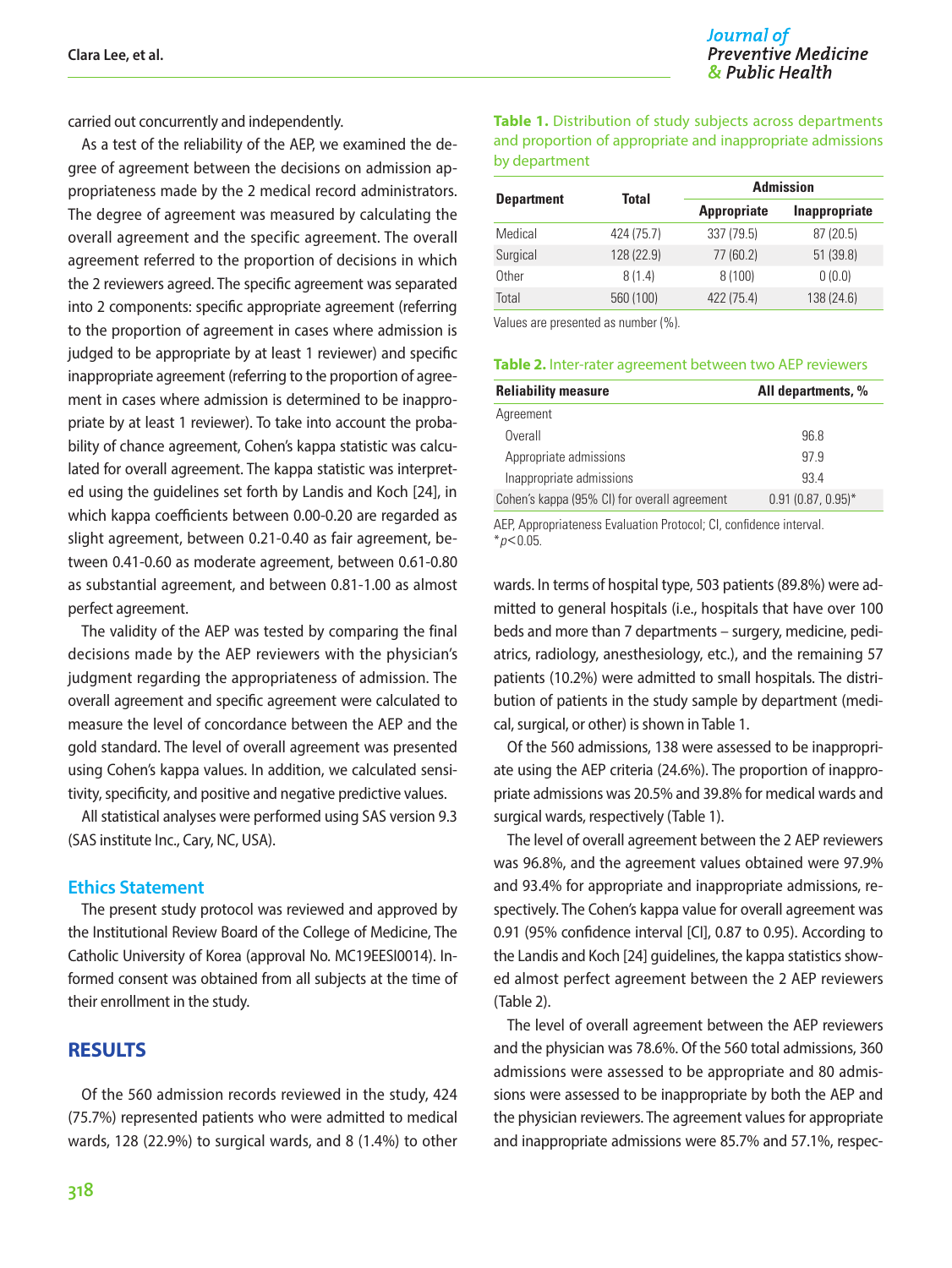**Table 3.** Validity measures of the AEP on the appropriateness of hospital admissions when compared with the judgment of a physician (used as the gold standard)

| <b>Validity measure</b>                      | <b>Validity across all</b><br>departments, % |
|----------------------------------------------|----------------------------------------------|
| Agreement                                    |                                              |
| Overall                                      | 78.6                                         |
| Appropriated                                 | 85.7                                         |
| Inappropriate                                | 57.1                                         |
| Cohen's kappa (95% CI) for overall agreement | $0.43(0.34, 0.51)$ *                         |
| Sensitivity                                  | 86.1                                         |
| Specificity                                  | 56.3                                         |
| Predictive value                             |                                              |
| Positive                                     | 85.3                                         |
| Negative                                     | 58.0                                         |

AEP, Appropriateness Evaluation Protocol; CI, confidence interval. \**p*<0.05.

tively. Of the 418 admissions that were judged to be appropriate by a physician reviewer, 58 admissions (13.9%) were judged to be inappropriate using the AEP. Of the 142 physician-judged inappropriate admissions, 62 admissions (43.7%) were judged to be appropriate using the AEP. The Cohen's kappa coefficient for the level of overall agreement between the AEP reviewers and the physician was 0.43 (95% CI, 0.34 to 0.51). According to the Landis and Koch [24] guidelines, a kappa coefficient of 0.42 indicates a moderate agreement on the appropriateness of admissions between reviewers using AEP criteria and the judgment of an expert. The sensitivity and specificity of the AEP were found to be 0.86 and 0.56, respectively. The positive and negative predictive values were 0.85 and 0.58, respectively (Table 3).

#### **DISCUSSION**

In this study, 24.6% of the admissions to public district hospitals in Korea under consideration were identified to be inappropriate based on the AEP criteria. Previous studies from Italy, Portugal, Iran, China, Denmark, and France reported that the rate of inappropriate admissions ranged from 8.8% to 28.1% [7,10,13,25-27]. In comparison, the rate of inappropriate hospital admissions in Korea is high, suggesting the importance of finding a valid and reliable tool to assess admission appropriateness. With such a tool, researchers can investigate the causes of inappropriate hospital admissions to help policymakers and healthcare leaders combat the problem.

This study showed the AEP to have high reliability and high validity. In particular, the level of overall agreement between the 2 AEP reviewers was found to be almost perfect (96.8%), with a kappa value of 0.91. These findings were similar to the values reported in studies conducted in Europe, China, Iran, Italy, and Hong Kong [6-8,10,20]. Regarding validity, a moderate level of agreement was found between the AEP reviewers and the physician whose clinical judgment served as a gold standard. The degree of overall agreement (78.6% with a kappa value of 0.43) obtained was lower than that found in studies conducted in Iran and China [6,7]. Esmaili et al. [6] tested the reliability and validity of the AEP for determining the appropriateness of hospital admissions in one of the largest Iranian teaching hospitals. The level of overall agreement between the AEP reviewers and the physician reviewers was 92.0%, with a kappa value of 0.80. Liu et al. [7] validated the AEP in China using hospital records from 2 tertiary hospitals. Of 350 randomly selected admissions, the level of overall agreement between the AEP reviewers and the physician reviewers was 90.9%, with a kappa value of 0.68.

The relatively low-level of agreement observed in this study between the AEP reviewers and the physician may be explained by several factors. First, using the original US-AEP may have led to a relatively low-level of agreement between the AEP reviewers and the physician reviewer, who was a Korean physician. As an example of this disconnect, healthcare providers in acute care hospitals in Korea have a tendency to give intravenous medication or fluids to all admitted patients at the time of their arrival. If following the AEP, reviewers may deem an admission appropriate because it meets the criterion of "intravenous medication or fluid replacement." A physician reviewer, in contrast, may assess the appropriateness of admission based on the overall condition of the patient, rather than on the basis of that criterion alone. Second, the sample examined in this study contained a high proportion of elderly patients. Hospitals in Korea often admit older individuals not on the basis of medical necessity but instead due to the absence of a caregiver. This phenomenon is known as social admission [28]. In the present study, social admissions that are deemed inappropriate based on AEP criteria may have been considered appropriate by the physician reviewer. Finally, unlike other studies that employed AEP reviewers with clinical backgrounds, the 2 AEP reviewers in this study were medical records administrators who had been trained to follow the AEP protocol to assess the appropriateness of admissions. Al-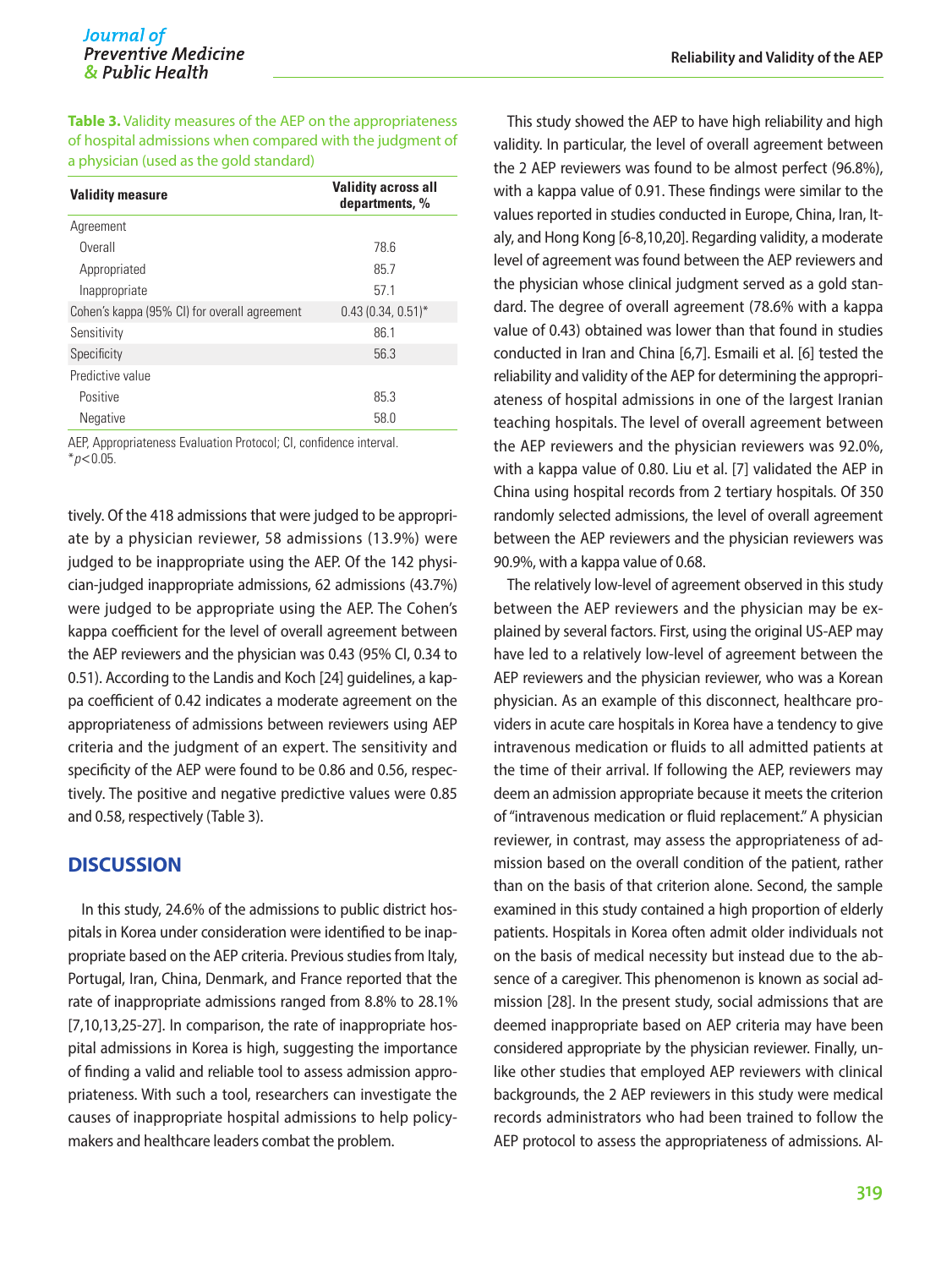Journal of **Preventive Medicine** & Public Health

though their assessments had close to perfect inter-rater reliability, their lack of medical knowledge may have limited their ability to assess the admissions in a medically comprehensive way, thus explaining the moderate level of agreement with the physician reviewer. To the extent that this explanation is correct, the findings of this study suggest that healthcare professionals with clinical knowledge are more suited for using the AEP than individuals without clinical backgrounds.

Restricted access to hospital records allowed us to obtain admission records from public hospitals for only 1 month of the year. Given the fact that the study period was limited to May 2016, we cannot guarantee that no seasonal variation exists in hospital admission data. However, we believe that this is not a major problem, considering that our study selected the most medical records available, thereby ensuring that the data included patients with an adequately wide range of conditions.

In addition to the limitations associated with the 1 month admission data window, another limitation of this study was that there was only 1 physician reviewer. Clinicians often decide whether patients should be hospitalized based on the present illness, the patient's overall condition, and patient information and objective figures. Korea's hospital system is less burdened by patients than other countries, and cultural differences may make it difficult to define the AEP as an admission standard.

In this study, some admission records were excluded after random sampling. Pediatric admission data were excluded from the study because pediatric cases have different hospital admission criteria than adult cases. Psychiatric admission data were also excluded because in those cases, the patient's condition or the severity of the disease were not documented in detail. Finally, cases with different hospitalization periods or with invalid or incomplete charts were removed from the data set. In total, 560 cases were reviewed. This exclusion of certain data from the study may have compromised randomization.

Since the analyses were done solely on data obtained from public district hospitals, the absence of private hospital admission data means that these results may not be fully representative of Korean hospitals in general. Thus, further research is needed that includes data from hospitals from both the public and private sectors. However, there are many considerations associated with the establishment of a system for collecting medical records, such as the confidentiality of personal information and privacy issues.

Another limitation of this study is the absence of data on the healthcare costs and the physician workload associated with inappropriate admissions. It is widely believed that inappropriate hospitalization may have a negative impact on medical costs and the healthcare workforce. Several studies have been published on the economic cost of inappropriate admissions [26,29,30]. Menand et al. [27] conducted a multicenter study including 8 hospitals in France and showed that the median cost of a hospital stay was higher for inappropriate admissions (€4399.2) than for appropriate admissions (€3606.5). Mould-Quevedo et al. [29] also found that the cost of inappropriate hospitalization per patient (US\$2323.3) was about 1.6 times higher than the cost of appropriate hospitalization (US\$1497.2) among elderly patients (over 60 years old) admitted to a general hospital in Mexico City. Nevertheless, due to constraints on data availability, the cost of inappropriate admissions and associated factors were not explored in this study. Future studies should aim to collect information on these factors associated with the financial implications of the AEP and to perform in-depth analysis of these data.

The main limitations of the current study were limited access to medical records from private hospitals and an absence of data on the healthcare costs and physician workload associated with inappropriate admissions. As topics of future research, determination of the potential implications of adopting the AEP in terms of admissions per bed and the workload of physicians and nursing staff would provide insights into the efficiency aspect of the AEP as an appropriateness evaluation tool. Additionally, examining the effectiveness of educating reviewers with non-clinical backgrounds on the clinical knowledge needed to use the AEP to is suggested for future research.

In conclusion, our findings show that the AEP is a reliable instrument for determining the appropriateness of admissions in public district hospitals in Korea. However, due to differences in clinical practice and hospital admission policies between Korea and the USA, the AEP should be modified for use in Korea.

## **CONFLICT OF INTEREST**

The authors have no conflicts of interest associated with the material presented in this paper.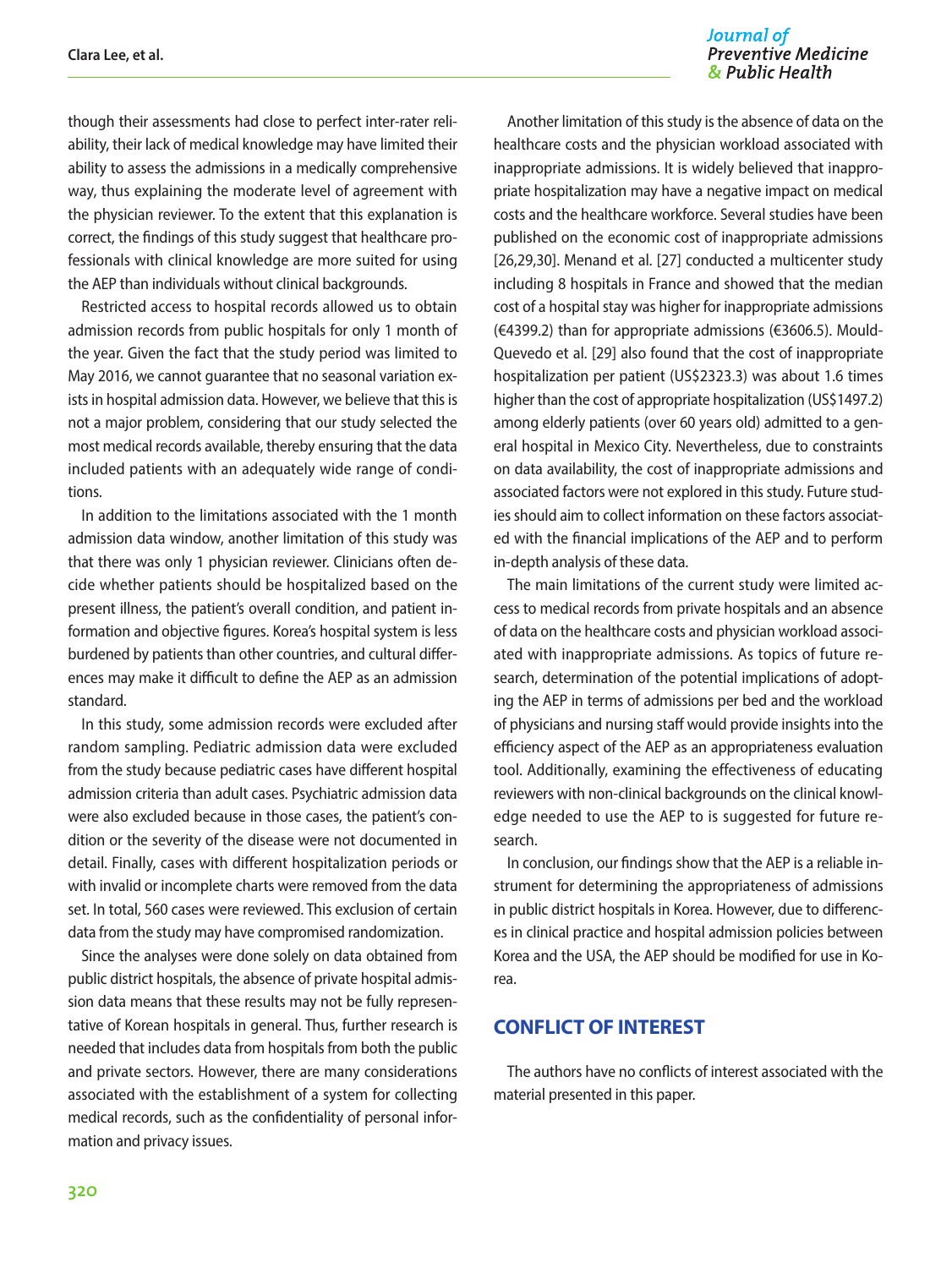# **ACKNOWLEDGMENTS**

None.

# **AUTHOR CONTRIBUTIONS**

Conceptualization: ES. Data curation: SJHK. Formal analysis: SJHK, CL. Funding acquisition: None. Methodology: CL, ES. Project administration: CL, SJHK. Visualization: SJHK. Writing original draft: CL, SJHK. Writing - review & editing: CL, ES.

## **ORCID**

Clara Lee *https://orcid.org/0000-0002-9785-9211* Stella Jung-Hyun Kim *https://orcid.org/0000-0001-5052- 1195*

Changwoo Lee *https://orcid.org/0000-0002-9616-1858* Euichul Shin *https://orcid.org/0000-0002-7953-021X*

# **REFERENCES**

- 1. Donabedian A. The quality of care. How can it be assessed? JAMA 1988;260(12):1743-1748.
- 2. Lohr KN, Schroeder SA. A strategy for quality assurance in Medicare. N Engl J Med 1990;322(10):707-712.
- 3. Change Healthcare. InterQual® level of care criteria [cited 2019 Mar 5]. Available from: https://www.changehealthcare. com/solutions/interqual/level-of-care-criteria.
- 4. Gertman PM, Restuccia JD. The appropriateness evaluation protocol: a technique for assessing unnecessary days of hospital care. Med Care 1981;19(8):855-871.
- 5. Oak Group. Criteria [cited 2019 Mar 7]. Available from: https:// oakgroup.com/mcap-clinical-utilisation-review/clinical-utilisation-review-criteria/.
- 6. Esmaili A, Ravaghi H, Seyedin H, Delgoshaei B, Salehi M. Developing of the appropriateness evaluation protocol for public hospitals in Iran. Iran Red Crescent Med J 2015;17(3):e19030.
- 7. Liu W, Yuan S, Wei F, Yang J, Zhang Z, Zhu C, et al. Reliability and validity of the Chinese version appropriateness evaluation protocol. PLoS One 2015;10(8):e0136498.
- 8. Lorenzo S, Lang T, Pastor R, Tampieri A, Santos-Eggimann B, Smith H, et al. Reliability study of the European appropriateness evaluation protocol. Int J Qual Health Care 1999;11(5): 419-424.
- 9. Robain M, Lang T, Fontaine A, Logerot H, Monnet E, Six P, et al.

Reliability and validity of the French version of the first part of the appropriateness evaluation protocol (AEPf): pertinent criteria of hospitalization stay. Rev Epidemiol Sante Publique 1999; 47(2):139-149.

- 10. Apolone G, Fellin G, Tampieri A, Bonanoni E, Crosti PF, Lanzi E, et al. Appropriateness of hospital use: report from an Italian study. Eur J Public Health 1997;7(1):34-39.
- 11. Kaya S, Vural G, Eroğlu K, Sain G, Mersin H, Karabeyoğlu M, et al. Liability and validity of the appropriateness evaluation protocol in Turkey. Int J Qual Health Care 2000;12(4):325-329.
- 12. Lang T, Liberati A, Tampieri A, Fellin G, Gonsalves Mda L, Lorenzo S, et al. A European version of the appropriateness evaluation protocol: goals and presentation. Int J Technol Assess Health Care 1999;15(1):185-197.
- 13. Jepsen HK, Hendriksen C, Nielsen H, Nybo B, Perrild H. Every seventh acute medical admission is preventable. Dan Med J 2013;60(3):A4595.
- 14. Panis LJ, Verheggen FW, Pop P. To stay or not to stay. The assessment of appropriate hospital stay: a Dutch report. Int J Qual Health Care 2002;14(1):55-67.
- 15. Sangha O, Schneeweiss S, Wildner M, Cook EF, Brennan TA, Witte J, et al. Metric properties of the appropriateness evaluation protocol and predictors of inappropriate hospital use in Germany: an approach using longitudinal patient data. Int J Qual Health Care 2002;14(6):483-492.
- 16. Santos-Eggimann B, Paccaud F, Blanc T. Medical appropriateness of hospital utilization: an overview of the Swiss experience. Int J Qual Health Care 1995;7(3):227-232.
- 17. Sánchez-García S, Juárez-Cedillo T, Mould-Quevedo JF, García-González JJ, Contreras-Hernández I, Espinel-Bermudez MC, et al. The hospital appropriateness evaluation protocol in elderly patients: a technique to evaluate admission and hospital stay. Scand J Caring Sci 2008;22(2):306-313.
- 18. Esmail A. Development of the paediatric appropriateness evaluation protocol for use in the United Kingdom. J Public Health Med 2000;22(2):224-230.
- 19. Chan SC. Appropriateness of medical admissions from a Malaysian public primary care clinic. Med J Malaysia 1999;54(3): 329-337.
- 20. Leung LP, Fan KL. Who should be admitted to hospital? Evaluation of a screening tool. Hong Kong Med J 2008;14(4):273-277.
- 21. Hwang JI. Characteristics of patient and healthcare service utilization associated with inappropriate hospitalization days. J Adv Nurs 2007;60(6):654-662.
- 22. Yoem HY, Kim SL. Appropriateness evaluation of hospitaliza-